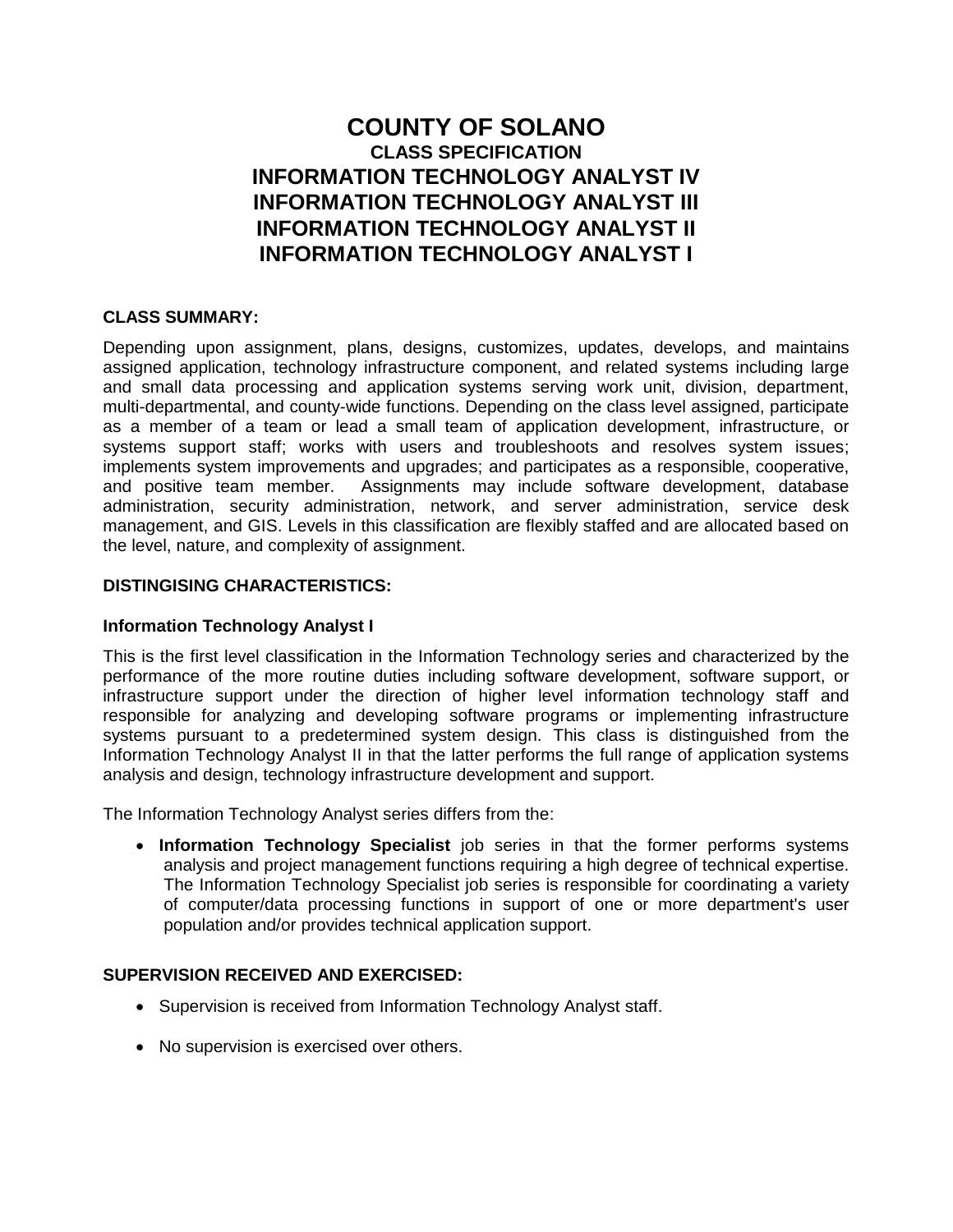## **Information Technology Analyst II**

This is the second level classification within the Information Technology Analyst job series. Incumbents in this job class perform the full range of information technology duties including application programming and support; troubleshooting, coding, and enhancing application systems; and basic systems analysis, and technology infrastructure support for the assigned information technology systems.

The Information Technology Analyst II differs from the:

 **Information Technology Analyst III** by the latter's primary focus on systems analysis, design and functional specifications.

# **SUPERVISION RECEIVED AND EXERCISED:**

- Supervision is received from Information Technology Analyst staff.
- No supervision is exercised over others.

## **Information Technology Analyst III**

This is the third classification level within the Information Technology Analyst job series. Incumbents in this job class perform work at the advanced level of logical phases of systems analysis, design, and programming in supporting moderately complex project assignments for multi-departmental processing and applications systems. Employees in this class work within a framework of established procedures. Incumbents in this job class participate as responsible members of a project team designing, developing, and/or maintaining moderately complex to complex, original on-site systems or commercial applications software systems. When assigned to infrastructure, employees in this class may have responsibility for database administration, security management, and network/system administration. Employees may also act as a project lead on smaller, less complex projects.

The Information Technology Analyst III classification differs from the:

 **Information Technology Analyst IV** job class in that the latter is assigned the most difficult and complex projects/systems and acts as a team leader in the design and implementation of these projects.

#### **SUPERVISION RECEIVED AND EXERCISED:**

- Supervision is received from Information Technology Analyst staff.
- May function as a project lead over smaller, less complex projects.

#### **Information Technology Analyst IV**

This is the fourth classification level within the Information Technology Analyst job series. Incumbents in this job class possess and apply advanced levels of specialized and technical analytical skills and knowledge while serving as team leader/project manager for designated major systems. Incumbents in this job class perform the most difficult and responsible duties including providing advanced technical support to system users. Incumbents in this job class provide lead direction to software development, network/systems administration, service desk, or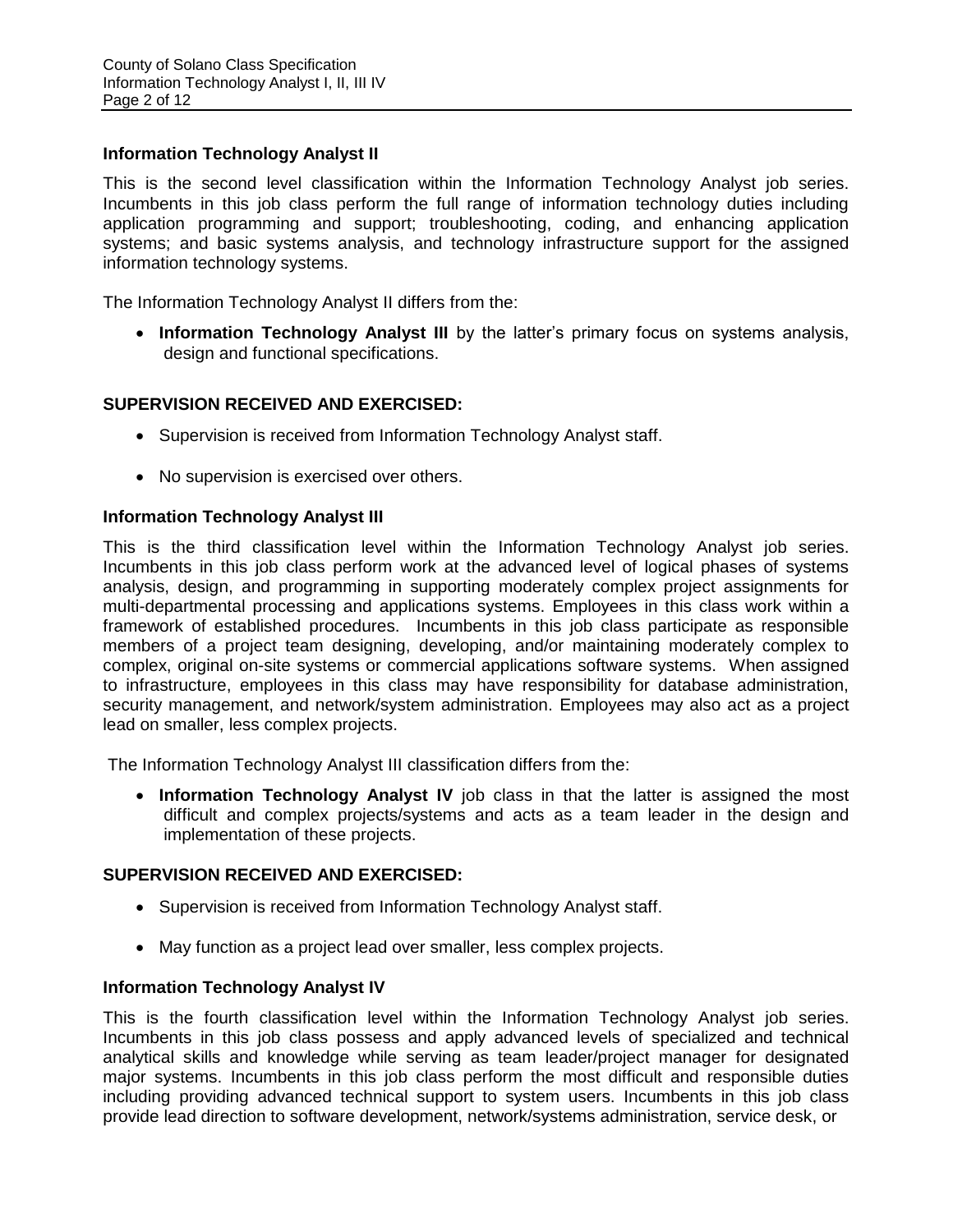security and database systems, other Information Technology Analysts, and/or consultants on assigned systems design, or infrastructure and maintenance projects.

The Information Technology Analyst IV classification differs from the:

 **Principal Information Technology Analyst** job class in that the latter is responsible for a major section, program or initiative with a high level of independence and responsibility for significant resources.

# **SUPERVISION RECEIVED AND EXERCISED:**

- Supervision is received from a Principal Information Technology Analyst or an Information Technology Manager. May receive functional direction from the Assistant Director and/or Chief Information Officer
- May function as a project manager and/or team leader over technical and professional staff.

**ESSENTIAL DUTIES:** *This class specification represents the core area of responsibilities; specific position assignments will vary depending on the needs of the department*

- Coordinates and/or participates in the selection, development, installation, and modification of software systems for a variety of County service areas and enterprise systems; consults with users to identify current operating procedures, clarify program objectives, and determine data requirements; customize user interfaces and reporting systems; participates in the creation and maintenance of data exchange between systems.
- Oversees, coordinates, and/or participates in organizational, operational, and procedural analyses to determine information input, work processes, and desired output for potential and/or up-dated computerization for users in support of section, division, department, multi-departmental or county-wide applications; reviews and analyzes a variety of forms, documents, reports, data output, and record-keeping requirements.
- Installs and administers database and file management software; customizes vendor database software to meet county requirements; provides technical design of databases; monitors performance of databases and corrects problems and/or improves performance; oversees, coordinates and installs hardware and software required for county-wide systems.
- Maintains operating systems, and environmental and data communications software; monitors performance of hardware and operation system software and corrects problems and/or improves performance; designs back-up and recovery procedures; supports computer operations.
- Consults with customer/user departments and advises on the feasibility of converting systems to computerized applications; analyzes departmental and County-wide operations, functions, services, interdepartmental relationships, and the information sharing needs in the development of new and/or up-dated systems and procedures; recommends improvements in operations and administration of existing systems.
- Consults with supervisor and users to resolve questions of application intent, data input and output requirements, and the inclusion of internal checks and controls; participates in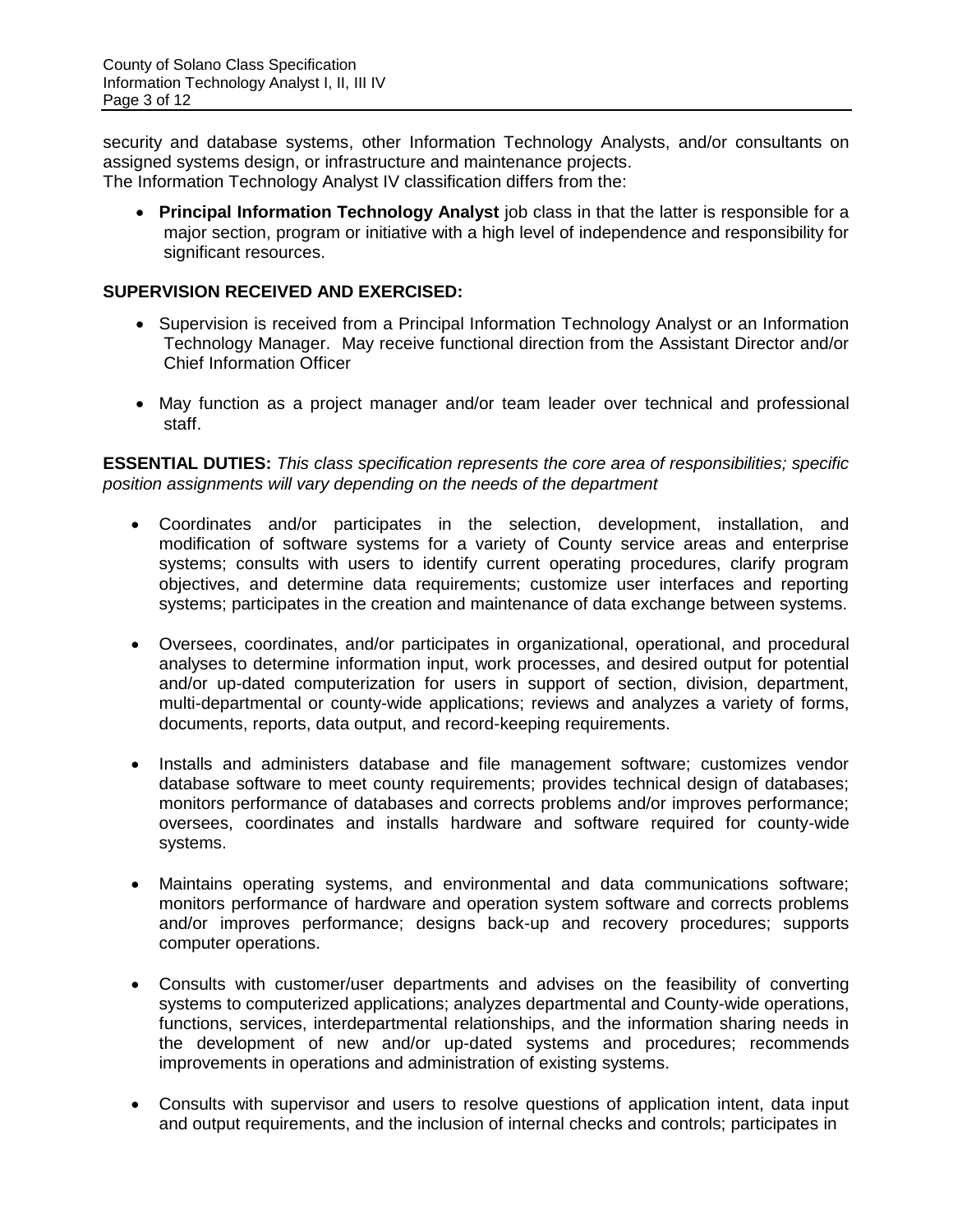design meetings and consults with other staff to evaluate programs and determine feasibility of design within time and cost constraints; integrates complex and multi-functional' systems for inter-operability over multiple platforms and technologies; prepares and analyzes flowcharts and diagrams exhibiting the sequence of steps the program must follow and the logical operations required.

- Higher level positions may act as project manager/team leader in support of large, complex, and multi-functional computerized system(s); assists in preparation of the computer services budget; monitors assigned budget(s) for designated data processing/applications systems as assigned.
- Collects information regarding capabilities and limitations of existing systems, and desired capabilities of future systems; recommends, schedules, plans, develops and implements new systems, system upgrades, and modifications to provide capability for proposed projects, ensure efficient operation, and use allotted space effectively.
- Confers with users, consultants, and programmers to plan data security for software; ensures compatibility of planned security measures with established security systems software; coordinates implementation of vendor-issued security software updates; reviews and addresses violations of computer security procedures.
- Analyzes various factors including number of users serviced by data processing equipment, reporting formats required, volume of transactions, time requirements, and security requirements to determine hardware configurations.
- Codes applications and routines using various computer programming languages; reviews programs to identify and correct errors; designs screen displays to meet user needs; submits plans and designs to user for approval; develops and maintains documentation of program development process.
- Designs project plans based on scope, resources, budget, and personnel; acts as liaison between implementation personnel, management, and vendors, reviewing project details and obtaining approval; oversees production of project deliverables; selects, oversees, and advises project team members; ensures that project adheres to deadlines and budget constraints; coordinates project development with affected groups.
- Plans, designs, installs, configures, upgrades, tunes, and maintains systems software, database and file management software; allocates, formats, and customizes vendor software releases to meet requirements; attends specification meetings with project team workers to determine scope and limitations of database project; establishes physical database parameters; confers with coworkers to determine impact and staff cost of database changes; oversees changes to database management system; communicates with development and end-user personnel to determine application data access requirements, transaction rates, volume analysis, and other pertinent data; creates, monitors, and maintains computer databases.
- Researches, identifies, evaluates, procures, tests, and configures network systems including hardware and software; oversees the acquisition, installation, and implementation of network equipment, components, infrastructure, and support systems; works with outside vendors to obtain, implement, and maintain data cabling, internet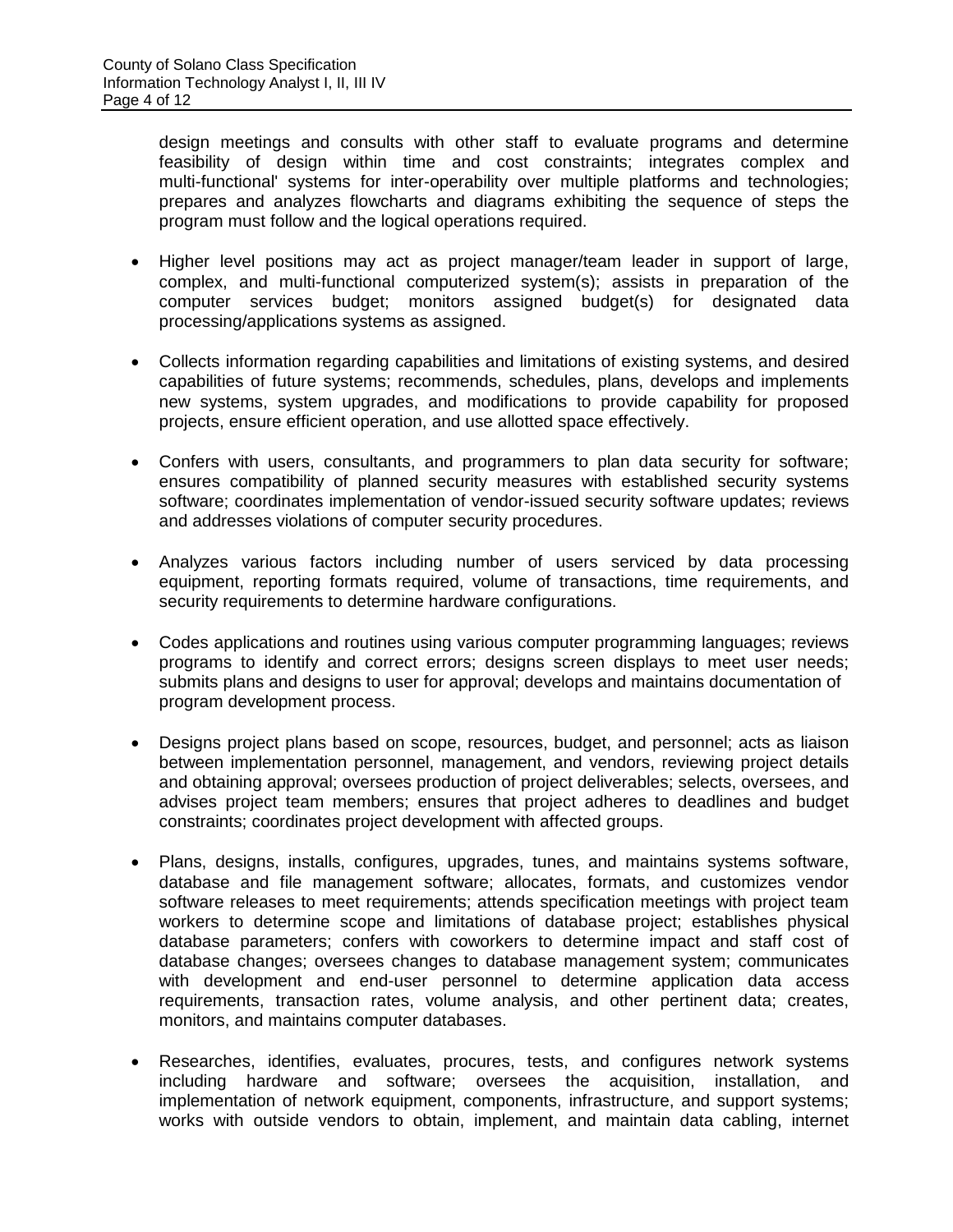access, data circuits, and other components.

- Utilizes network monitoring tools to monitor servers, firewalls, and network components for errors, security issues, and other problems; reviews device, network, and application logs; reviews usage and utilization statistics; coordinates network operations, support, and disaster recovery.
- Perform network and engineering planning duties; assesses growth requirements; conducts capacity, life-expectancy and feasibility analyses; identifies areas of operation that require upgrades; integrates new technologies with existing technologies by creating detailed system migration plans prior to implementation; studies the integrity and security of data to establish system configurations; monitors system to control and monitor traffic; plans configuration changes and resolves complex installation problems; devises and implements strategies for connectivity to other systems through the use of routers, bridges and gateways.
- Troubleshoots and resolves software, hardware, operating system, and networking problems; communicates with vendor, supervisor, and other staff as necessary to research and resolve problems; contacts programmers to convey software errors or to recommend alterations to programs; contacts vendors to request service for defective products.
- Assists users with operating issues; performs software and system testing procedures, programming, bug verification, release testing, and beta support.
- Trains users in the operation and procedures of the application; consults with users regarding application and maintenance of the software; assists users with problems as they arise.
- Schedules, performs, and monitors system backups; as necessary, performs data recoveries.
- Monitors operations to ensure compliance with government regulations.
- Maintains professional knowledge in applicable areas and keeps abreast of changes in job-related rules, statutes, laws and new business trends; makes recommendations for the implementation of changes; reads and interprets professional literature; attends training programs, workshops and seminars as appropriate.
- Acts as liaison between and primary resource to vendors, technical support consultants, and departments in the resolution of complex system and networking problems; initiates, coordinates, and implements appropriate and corrective measures.
- Provides on-going guidance and advice to team members, technical and programming staff, and users; assigns work to staff, reviews team members' work on a regular and as needed basis; ensures adherence to Information Services standards and County policies; coordinates appropriate training for team members; monitors productivity and quality of work.
- Attends and conducts a variety of planning and project meetings; develops cost, and time estimates; prepares progress/status reports, presentations and other documentation.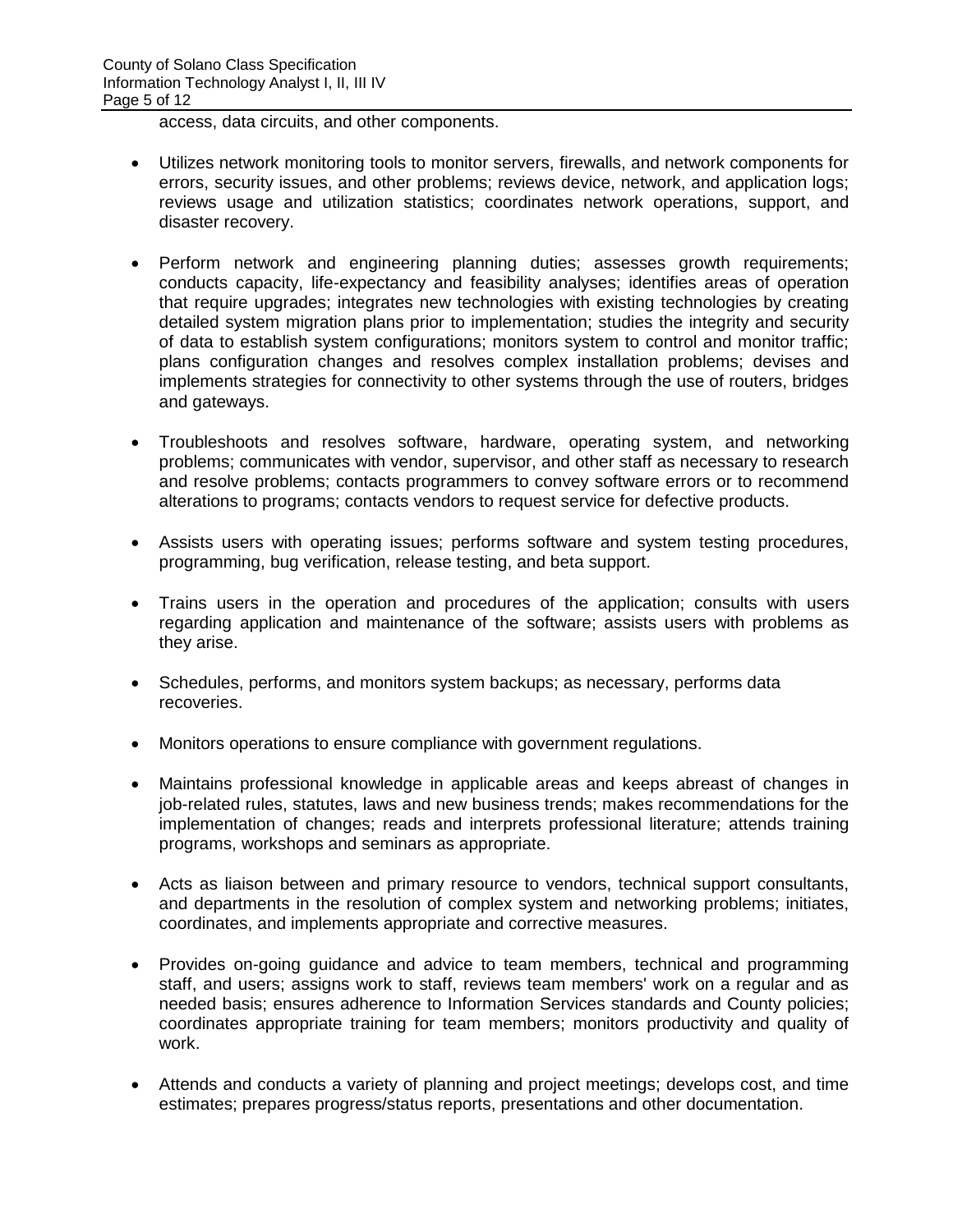# **REQUIRED KNOWLEDGE, SKILLS AND ABILITIES:**

## **Information Technology Analyst I:**

#### **Knowledge of:**

- Programming language applicable to specific assignment.
- Principles and practices of electronic data processing and programing methods including problem and functional analysis of computer software applications.
- Program development, implementation, testing, and debugging.

## **Skills and/or Ability to:**

- Utilize basic office equipment and various software related equipment and machinery.
- Collect and analyze data and draw logical conclusions; analyze, design, code and/or alter programs.
- Research and interpret technical reference materials and apply concepts to programming solutions.
- Prepares test data.
- Writes customer/user documentation for assigned systems; identifies and resolves software application problems.
- Writes and interprets job coding language; develops application documentation.
- Makes decisions and independent judgments.
- Establishes and maintains cooperative working relationships.
- Understands program objectives in relation to departmental goals and procedures; demonstrates tact and diplomacy.
- Maintains accurate records and documents actions taken; proofreads and/or edits for errors in program coding.
- Project consequences of decisions; maintains confidentiality of information.

# **EDUCATION AND EXPERIENCE:**

**Education:** Equivalent to an Associate's degree, preferably in information technology.

**Experience:** Depending upon assignment: One year of software development experience which includes problem and functional analysis of computer software applications.. Or, one year of experience in systems infrastructure support administering servers, storage,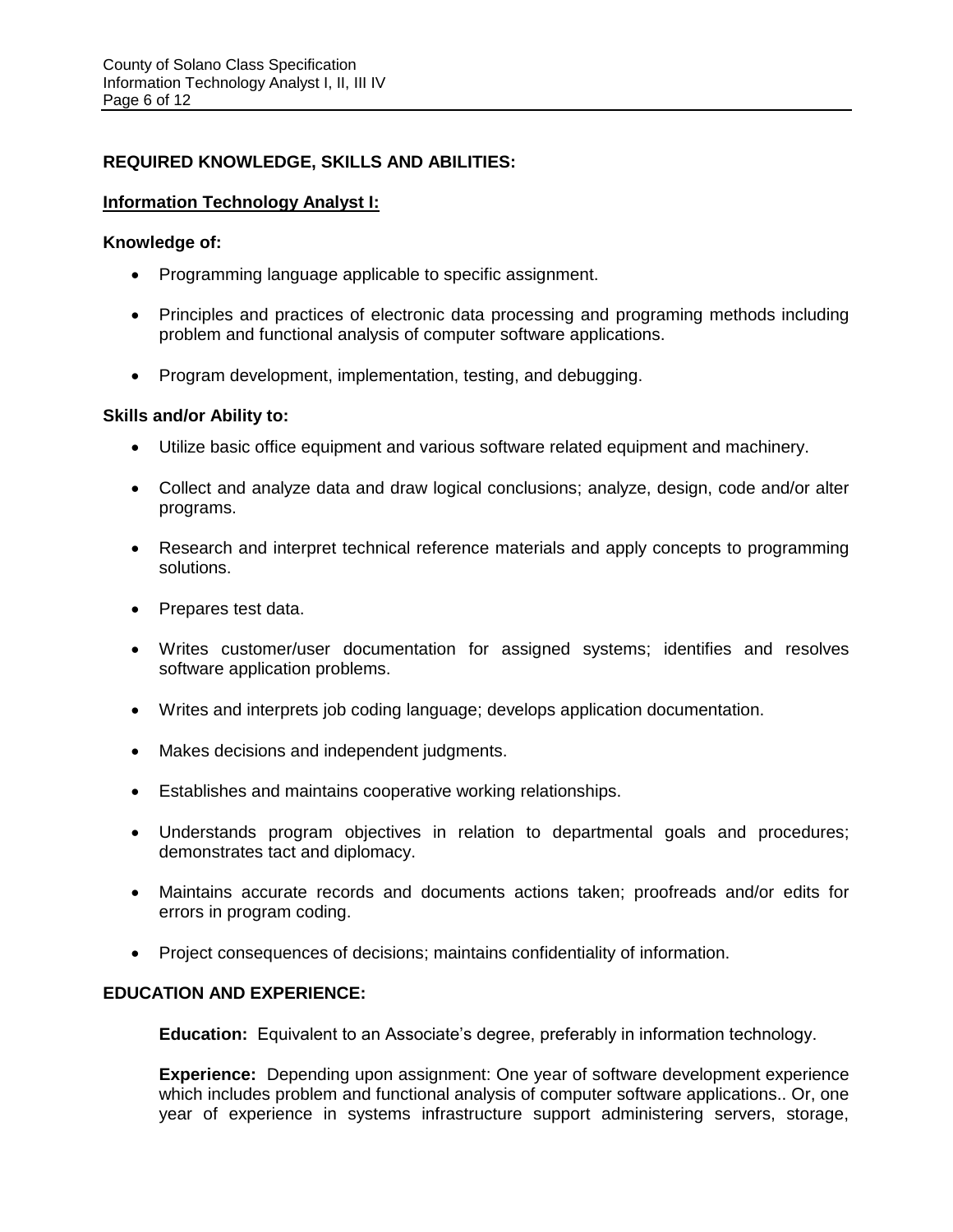networks, security, databases, or desktops.

**Note:** Additional experience may substitute on a year for year basis for the educational requirement.

## **REQUIRED KNOWLEDGE, SKILLS AND ABILITIES:**

#### **Information Technology Analyst II (in addition to the requirements for I level):**

#### **Knowledge of:**

- Practices and techniques of preparing customer/user and operational documentation analysis.
- Correction of programming and/or equipment errors.
- Organizational systems analysis and its application to the development of automated information systems.
- User training methods.
- Program design methodology.

#### **Skills and/or Ability to:**

- Research, analyze and document work processes and information requirements.
- Understand and employ programming languages.
- Understand, interpret and explain laws, regulations and policies governing department program operations.
- Develop and implement operational procedures.
- Identify and analyze administrative problems and implement operational changes.
- Collect and analyze data to establish and identify needs and evaluate program effectiveness.
- Prepare narrative and statistical reports.
- Use proper coding and programming techniques.
- Proofread and/or edit for errors in coding or logic.
- Research regulations, procedures and/or technical reference materials.

## **EDUCATION AND EXPERIENCE:**

#### **Education/Training:**

Equivalent to an Associate's degree, preferably in information technology.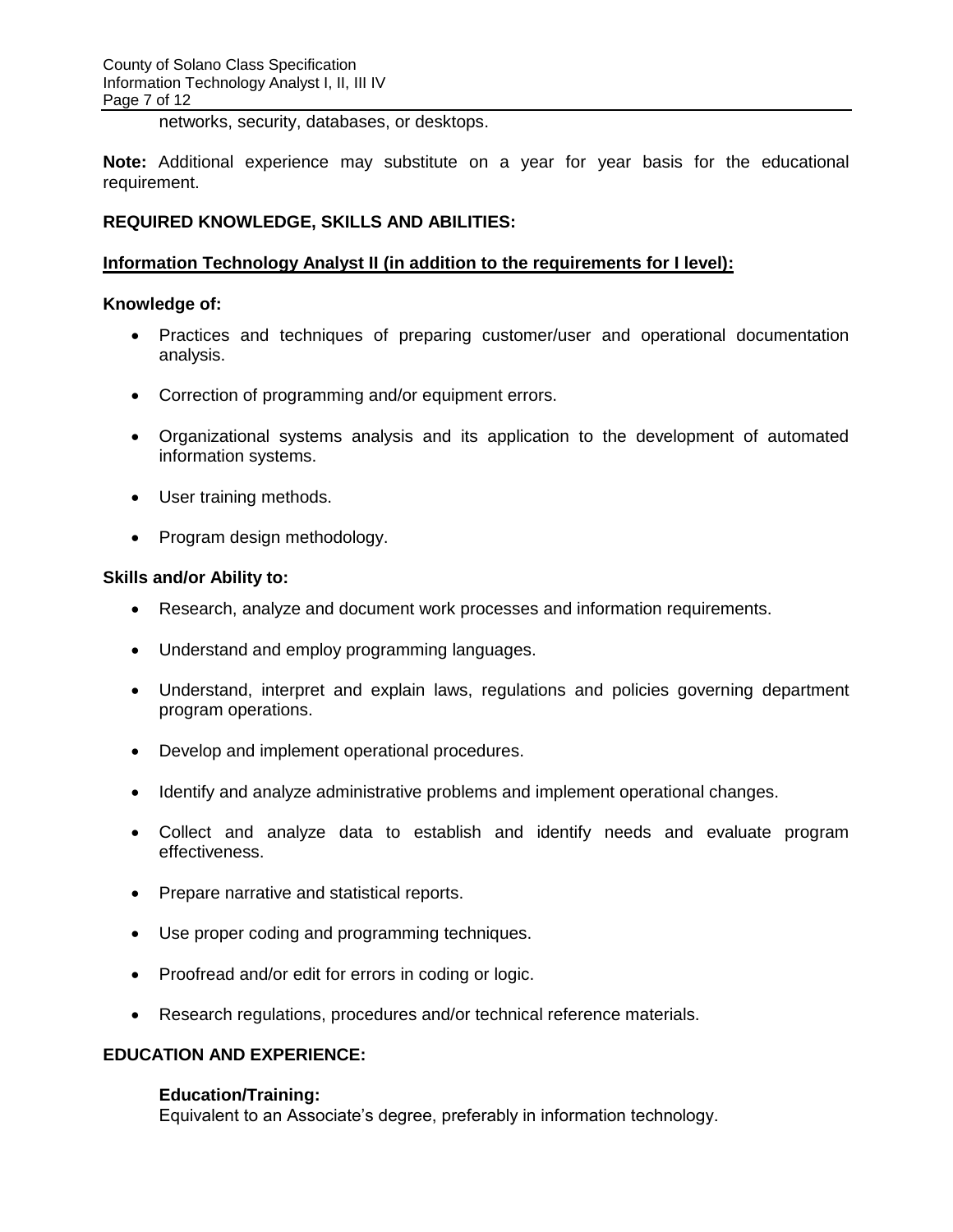**Experience:** Depending upon assignment: Two (2) years of software development and design experience which includes some system analysis. Or, two (2) years of experience in systems infrastructure support administering servers, storage, networks, security, databases, or desktops.

**Note:** Additional experience may substitute on a year for year basis for the educational requirement.

# **REQUIRED KNOWLEDGE, SKILLS AND ABILITIES:**

## **Information Technology Analyst III (in addition to the requirements for II level):**

## **Knowledge of:**

- Standard and accepted principles and methodologies of computer programming and logic.
- Current systems/programming methods and procedures.
- Standard and accepted design and workflow principles.
- Standard and accepted applications programming, coding and testing.
- Standard and accepted data organization and access methods in computerized systems.
- Standard and accepted data base management systems, data communications and online and interactive systems.
- Advanced concepts, principles and practices of network and operating system architecture, design, development, protocols, implementation and administration.
- Principles, practices and protocols of network file servers, connectivity and associated devices including file and terminal servers, cabling, telecommunications equipment/lines, bridges, switches, routers, gateways, hubs, firewalls and internetworking.
- Methods and techniques of evaluating business requirements and developing network solutions.
- Principles and network security and administration.
- Basic methods of estimating/cost analysis.
- Standard and accepted budget development and tracking methods and techniques.
- Standard and accepted bidding and procurement methods and techniques.

#### **Skills and/or Ability to:**

 Learn and understand designated systems, processes, and operations in relation to users' goals, needs, and priorities.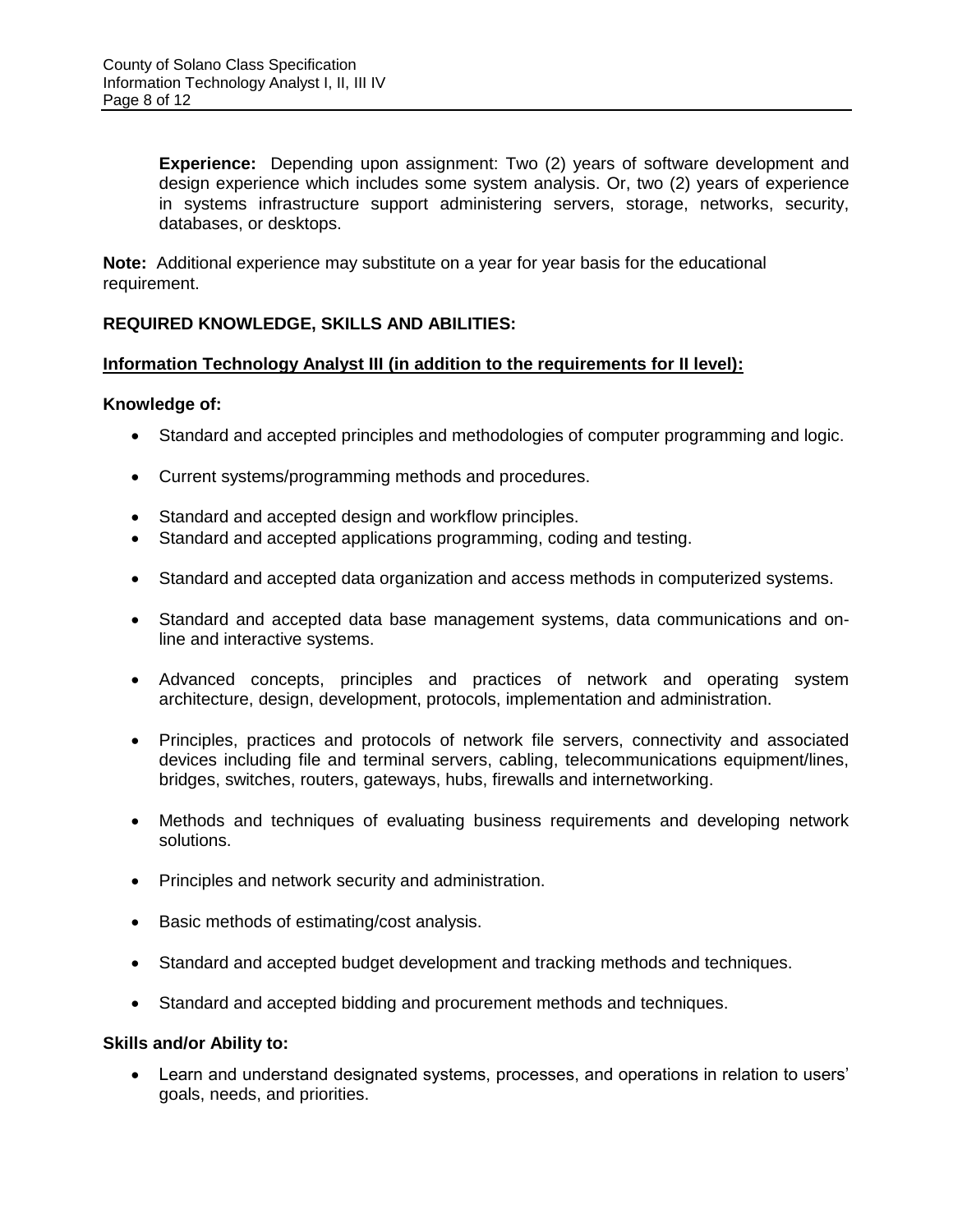- Prepare feasibility and needs studies/surveys and narrative and statistical reports.
- Research regulations, procedures, and/or technical reference materials.
- Perform a variety of technical and specialized tasks and functions in an independent, competent, and timely manner.
- Direct and participate in the design, development and administration of network systems and ensure the availability and functionality of network systems.
- Apply technology concepts, principles and theories to current or planned network and infrastructure systems.
- Identify and define business needs and apply integrated technology solutions across multiple networks, platforms and computing environments.
- Recommend, evaluate, design, develop, test and install complex network systems hardware and software.
- Establish and maintain designated documentation and records in an accurate and timely manner.
- Maintain confidentiality of records and information per pertinent laws and regulations.
- Collect and analyze data to identify needs and/or problems; evaluate system effectiveness; research and analyze alternative solutions; draw logical conclusions; recommend and implement most appropriate actions to be taken.
- Conduct and integrate assigned functions and activities in a cohesive and effective service delivery system; secure cooperation and teamwork among departmental staff and other departments/contractors.

#### **EDUCATION AND EXPERIENCE:**

**Education:** Equivalent to an Associate's degree, preferably in information technology, or a closely related field. A Bachelor's degree from an accredited college or university, preferably in information technology, management information systems may be substituted for two years of experience.

**Experience**:Depending upon assignment: Four (4) years of experience performing progressively responsible software development, or infrastructure management duties and functions.

**Note:** Additional experience may substitute on a year for year basis for the educational requirement.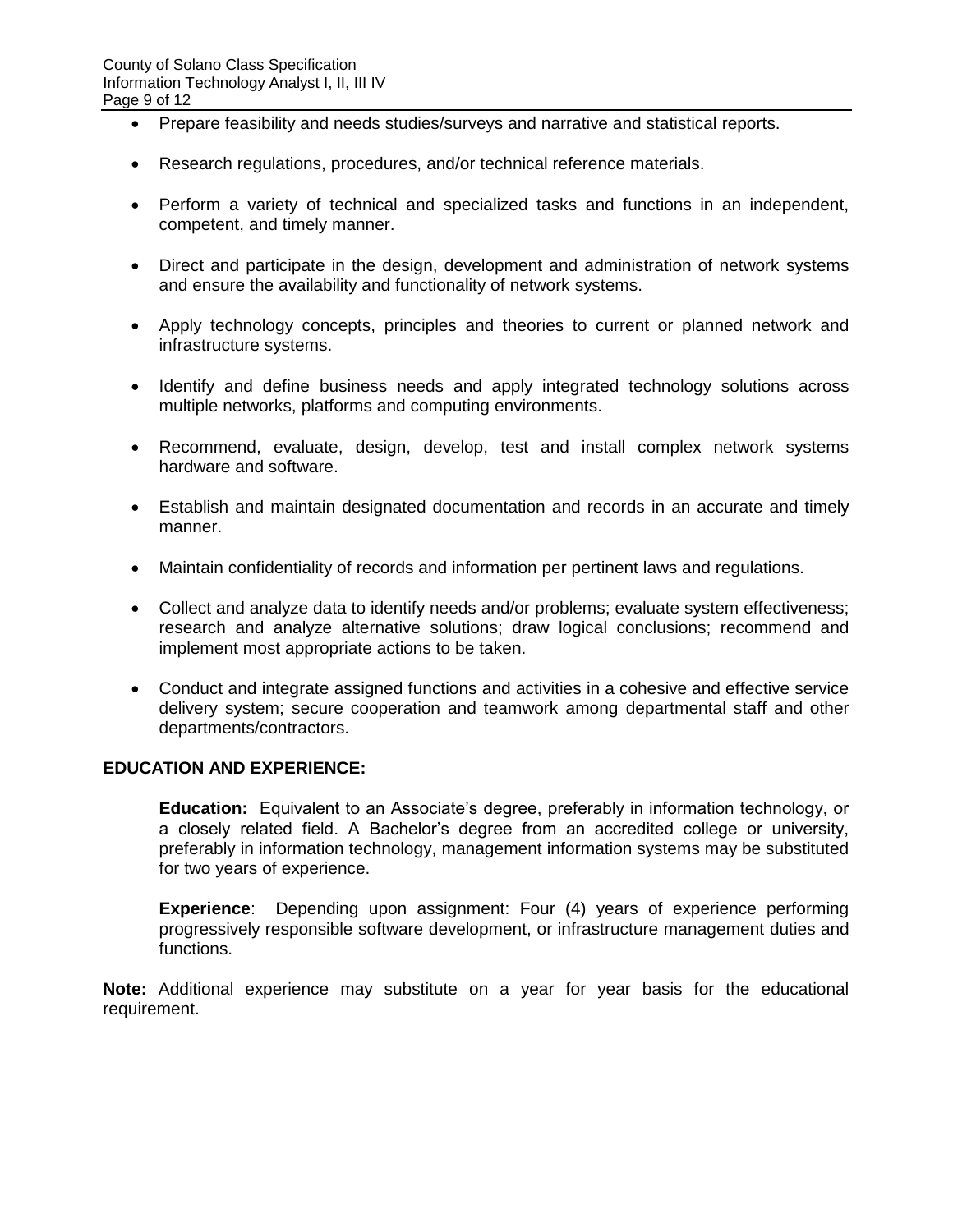# **REQUIRED KNOWLEDGE, SKILLS AND ABILITIES:**

## **Information Technology Analyst IV (in addition to the requirements for III level):**

#### **Knowledge of:**

- Standard and accepted principles and methodologies of computer programming and logic.
- Standard and accepted principles, methods, and techniques of systems analysis, design and implementation.
- Capabilities and potential uses of large scale computers and complex, multifunctional software applications.
- Interrelationships of computer hardware and software, Local Area Networks (LAN), Wide
- Area Networks (WAN), and other information technology equipment.
- Database structures, database design, applications programming, distributed processing, end-user computing, database query software and on-line programming software.
- Computer programming languages and techniques.
- Design and workflow principles.
- Applications, programming, coding and testing.
- Data organization and access methods in computerized systems.
- Data base management systems, data communications and, on-line and interactive systems.
- Methods of estimating/cost analysis.
- Budget development and tracking methods and techniques; standard and accepted bidding and procurement methods and techniques.
- Working Knowledge of principles of governmental accounting and fiscal systems.
- Supervisory and motivational standards and guidelines.
- Business and governmental record-keeping and procedures.

#### **Skills and/or Ability to:**

- Understand designated systems, processes, and operations in relation to users' goals, needs, and priorities.
- Prepare feasibility and needs' studies/surveys and narrative and statistical reports.
- Research regulations, procedures, and/or technical reference materials.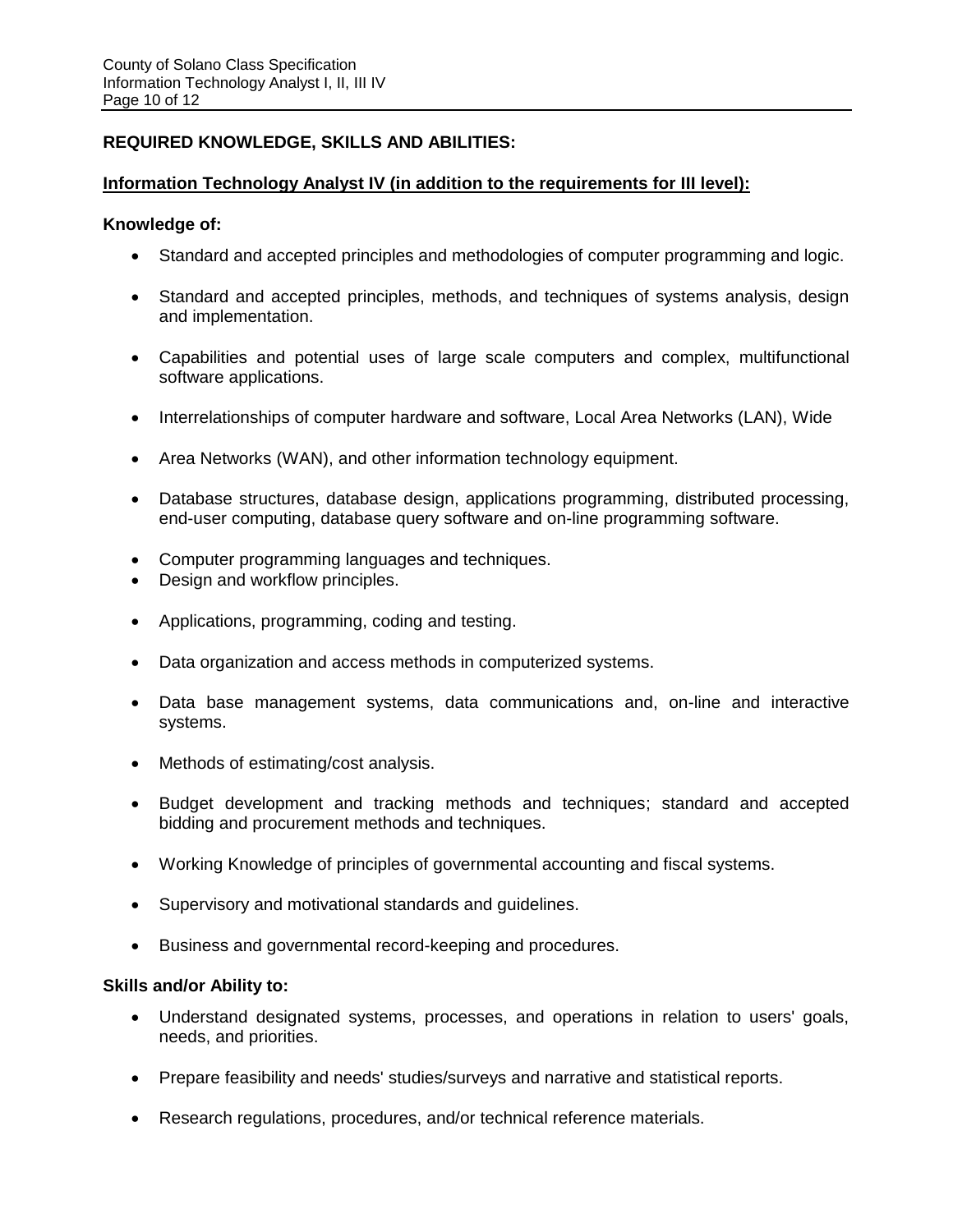- Perform responsible project management, establish realistic project schedules and controls utilizing one or more of the several charting and scheduling techniques available.
- Perform a variety of complex and multi-functional technical and specialized tasks and functions in an independent, competent, and timely manner.
- Collect and analyze data to identify needs and/or problems; evaluate system effectiveness; research and analyze alternative solutions.
- Coordinate, evaluate, and motivate assigned staff in a positive and effective manner.
- Operate a variety of usual and specialized software programs to include word processing, spreadsheets, and specialized databases at a level sufficient for successful job performance.

## **EDUCATION AND EXPERIENCE:**

**Education:** Equivalent to an Associate's degree, preferably in information technology, or a closely related field.

**Experience**: Depending upon assignment: Five (5) years of experience performing progressively responsible software development, or infrastructure management duties and functions.

**Note:** A Bachelor's degree from an accredited college or university, preferably in information technology, management information systems may be substituted for two years of experience.

**Note:** Additional experience may substitute on a year for year basis for the educational requirement.

#### **LICENSING, CERTIFICATION AND REGISTRATION REQUIREMENTS**:

Applicants may be required to possess a valid California Driver's License, Class C.

**Note:** All licenses, certificates and registrations must be kept current while employed in this class.

#### **PHYSICAL REQUIREMENTS:**

- Mobility and Dexterity: Positions in this class typically require stooping, kneeling, reaching, standing, walking, fingering, grasping, feeling (i.e. sense of touch), and repetitive motion.
- Lifting, Carrying, Pushing and Pulling -- Light Work: Employees in this class will be exerting up to 20 pounds of force occasionally and/or up to 10 pounds of force frequently, and/or a negligible amount of force constantly to move objects.
- Vision: Positions in this class require the employee to have close visual acuity, with or without correction, to prepare and analyze data and figures, transcribe, view a computer terminal, read, etc. Positions in this class also may require employees to have depth perception in order to operate a motor vehicle.
- Hearing/Talking: Positions in this class require the employee to perceive the nature of sounds at normal speaking levels with or without correction, and have the ability to receive